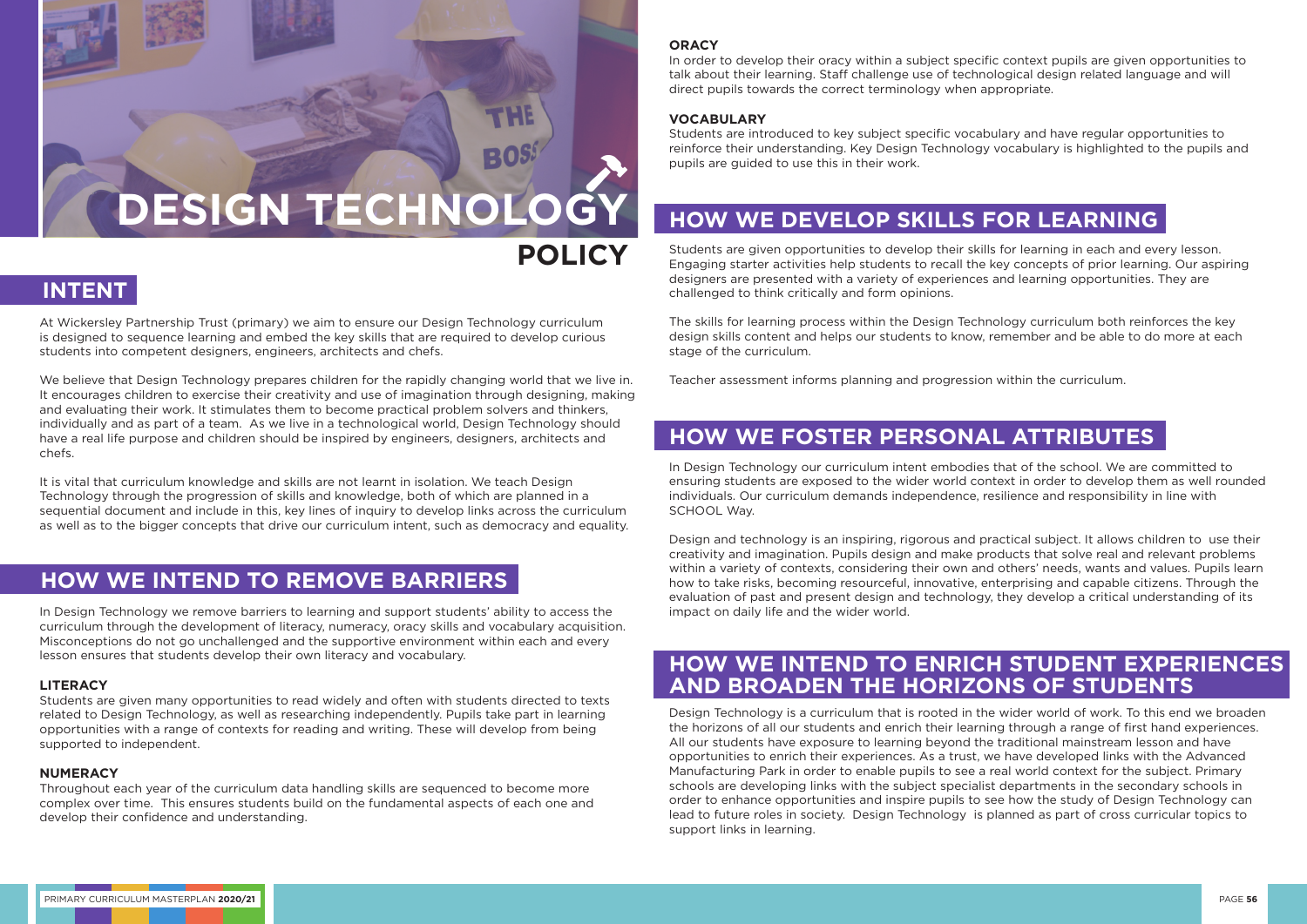

# **DESIGN TECHNOLOGY** *COVERVIEW*





|                                                |                                                                               |                       | <b>EYFS</b>                                                                                                                                             | <b>KS1</b>                                                                                                                                                                                                                                   | <b>LOWER KS2</b>                                                                                                                                                                                                                                                                                                                                                                                                                                                | <b>UPPER KS2</b>                                                                                                                                                                                                                                                                                                                                              |
|------------------------------------------------|-------------------------------------------------------------------------------|-----------------------|---------------------------------------------------------------------------------------------------------------------------------------------------------|----------------------------------------------------------------------------------------------------------------------------------------------------------------------------------------------------------------------------------------------|-----------------------------------------------------------------------------------------------------------------------------------------------------------------------------------------------------------------------------------------------------------------------------------------------------------------------------------------------------------------------------------------------------------------------------------------------------------------|---------------------------------------------------------------------------------------------------------------------------------------------------------------------------------------------------------------------------------------------------------------------------------------------------------------------------------------------------------------|
|                                                |                                                                               | Design                | I know how to communicate my ideas through<br>talking.                                                                                                  | I know how to design a purposeful and functional<br>product.<br>I know how to communicate my ideas through<br>talking, drawing, templates and mock ups.                                                                                      | I know how to research a design.<br>I know how to communicate my ideas.                                                                                                                                                                                                                                                                                                                                                                                         | I know how to research and develop a design.<br>I know how to communicate my ideas in different<br>ways.                                                                                                                                                                                                                                                      |
| ш<br>$\overline{\mathbf{O}}$<br><b>KNOWLED</b> |                                                                               | Make                  | I know how to use a variety of construction<br>materials.<br>I know which tools to use to shape, assemble and<br>join materials.                        | I know how to build structures.<br>I know how to use mechanisms such as levers,<br>sliders, wheels and axles.<br>I know how to make models stronger, stiffer and<br>more stable                                                              | I know how to strengthen and stiffen and reinforce<br>more complex structures.                                                                                                                                                                                                                                                                                                                                                                                  | I understand how to use electrical systems in my<br>products<br>I understand how to use mechanical systems in my<br>products<br>I know how to combine techniques to create pieces.<br>I can recall a range of stitches<br>I know what a seam allowance is and why it should<br>be used.                                                                       |
|                                                |                                                                               | Evaluate              | I know how I could improve my model. I know what<br>is good about my model. I know why I have chosen<br>those materials.                                | I know about existing products. I know how to use<br>my design criteria to evaluate my product.                                                                                                                                              | I know how to investigate and analyse existing<br>products. I know how to evaluate my ideas and<br>products against my own design criteria. I know<br>how to consider the views of others to improve my<br>work.                                                                                                                                                                                                                                                | I know how to analyse the effect of different<br>electrical systems in my products<br>I know how to analyse the effect of different<br>mechanical systems in my products                                                                                                                                                                                      |
|                                                |                                                                               | Impact of<br>Humans   | I know why this product has been made. I know<br>what this product is for.                                                                              | I know what materials can be recycled and why this<br>is important.                                                                                                                                                                          | I know how to recycle and what the process of<br>recycling is.                                                                                                                                                                                                                                                                                                                                                                                                  | I know why sustainability is important                                                                                                                                                                                                                                                                                                                        |
|                                                |                                                                               | Significant<br>Person | I know what an engineer is                                                                                                                              | I understand what engineering is and the role of an<br>engineer                                                                                                                                                                              | I understand what the role of an engineer entails                                                                                                                                                                                                                                                                                                                                                                                                               | I can describe what an engineer and engineering<br>is and give examples I can explain the effects of<br>engineering on the ever changing world. I can<br>explain how key events and individuals have shaped<br>the world.                                                                                                                                     |
| <b>SKILLS</b>                                  |                                                                               | <b>Key Questions</b>  | What does an appealing food product look like?<br>What will you need to make your product? What<br>does your food product taste like?                   | How can I make my food product appealing? What<br>equipment and ingredients will you need to make<br>your product? What did your product taste like?<br>How could you make it better?                                                        | How do I know my design is fit for purpose? How<br>will you work safely and hygienically to make your<br>product? What techniques will you use to make<br>your product?                                                                                                                                                                                                                                                                                         | How do I know if my design is suitable for the<br>intended audience? Which cooking techniques do<br>you need to use?                                                                                                                                                                                                                                          |
|                                                |                                                                               | Design                | I can decorate a food product to make it appealing.                                                                                                     | I can design an appealing food product for myself<br>and others. I can talk about my design.                                                                                                                                                 | I can develop the design criteria of an appealing<br>food product that is fit for purpose. I can discuss<br>my design.                                                                                                                                                                                                                                                                                                                                          | I can research and design an innovative, functional<br>and appealing food product that is aimed at<br>specific individual or group. I can discuss my design<br>and make appropriate changes.                                                                                                                                                                  |
|                                                | $\Omega$<br>$\Omega$<br>$\overline{P}$<br><b>S</b><br>ш<br>Ë<br>$\times$<br>胃 | Make                  | I can peel and chop foods using the correct<br>equipment.<br>I can use simple tools and techniques competently<br>and appropriately.                    | I can describe food using my senses.<br>I can use the right tools to cut, peel grate and chop.<br>I can read a scale to measure and weigh out<br>ingredients<br>I can select from and use a range of equipment to<br>perform practical tasks | I can analyse taste, texture, smell and appearance of<br>a range of foods.<br>I can join and combine a range of ingredients.<br>I can work safely and hygienically.<br>I can weigh and measure using scales.<br>I can cut and shape ingredients using tools and<br>equipment.<br>I can join and combine food ingredients by beating,<br>kneading & rubbing in.<br>I can select from and use a wider range of<br>equipment to perform practical tasks accurately | I can analyse taste, texture, smell and appearance of<br>a range of foods.<br>I can join and combine a range of ingredients.<br>I can work safely and hygienically.<br>I can weigh and measure using scales.<br>I can cut and shape ingredients using tools and<br>equipment.<br>I can join and combine food ingredients by beating,<br>kneading & rubbing in |
|                                                |                                                                               | Evaluate              | I can talk about existing food products. I can talk<br>about my own food product.                                                                       | I can explore and evaluate existing products. I can<br>evaluate my own design and product.                                                                                                                                                   | I can evaluate my design against my design criteria.                                                                                                                                                                                                                                                                                                                                                                                                            | I can evaluate and improve my design after product<br>testing.                                                                                                                                                                                                                                                                                                |
|                                                |                                                                               | <b>Key Questions</b>  | Can you create a? Can you choose an appropriate<br>material for your creation?                                                                          | Can you design and create a  for a purpose? What<br>techniques do I need to use?                                                                                                                                                             | Can you design and create a prototype of your<br>product? Can you create your design against a<br>certain criteria?                                                                                                                                                                                                                                                                                                                                             | Can you design, create and evaluate a prototype<br>against a criteria and use this to inform and evaluate<br>your final design?                                                                                                                                                                                                                               |
|                                                |                                                                               | Design                | I can talk about my ideas before I make something.<br>can talk about the materials I am going to use. I can<br>select the correct tools and techniques. | I can use a design criteria. I can design an appealing<br>product for my self and others to use. I can draw<br>and label my design.                                                                                                          | I can research and use this to inform my design. I<br>can create annotated sketches of my design. I can<br>design a product that is fit for purpose.                                                                                                                                                                                                                                                                                                            | I can research and develop design criteria to design<br>a product fit for purpose. I can design a product<br>aimed at a specific individual or group. I can<br>generate, develop, model and communicate my<br>ideas through a computer aided design.                                                                                                          |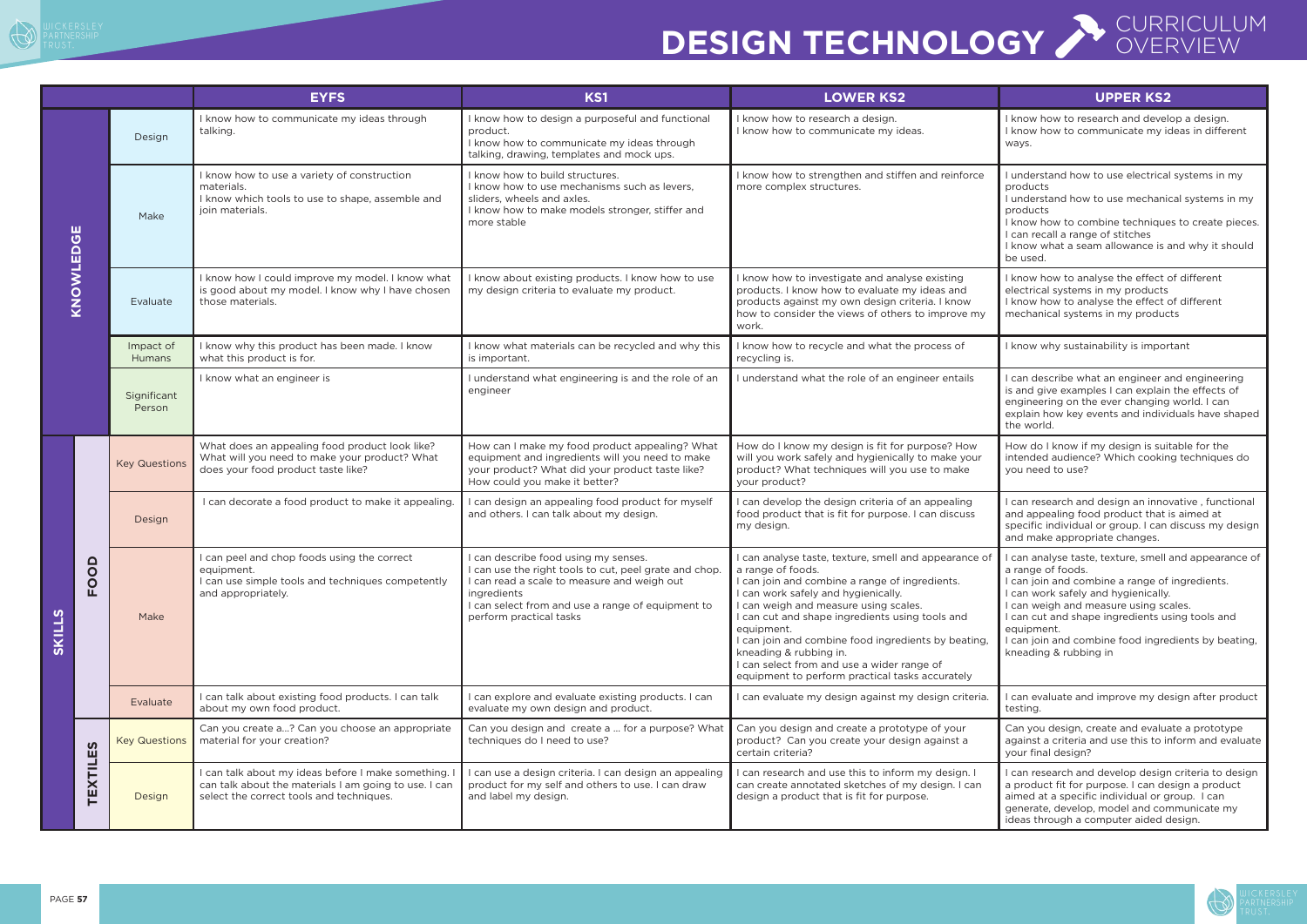|        |                                          |                      | <b>EYFS</b>                                                                                                                                                                                                                                                                                                                                                                                                                                                               | <b>KS1</b>                                                                                                                                                                                                                                                                                                                                                                                                                                                                                                                                                                                                                                                                                  | <b>LOWER KS2</b>                                                                                                                                                                                                                                                                                                                                                                                                                                                                                                                                                                                   | <b>UPPER KS2</b>                                                                                                                                                                                                                                                                                                                                                                                                                                                                                          |
|--------|------------------------------------------|----------------------|---------------------------------------------------------------------------------------------------------------------------------------------------------------------------------------------------------------------------------------------------------------------------------------------------------------------------------------------------------------------------------------------------------------------------------------------------------------------------|---------------------------------------------------------------------------------------------------------------------------------------------------------------------------------------------------------------------------------------------------------------------------------------------------------------------------------------------------------------------------------------------------------------------------------------------------------------------------------------------------------------------------------------------------------------------------------------------------------------------------------------------------------------------------------------------|----------------------------------------------------------------------------------------------------------------------------------------------------------------------------------------------------------------------------------------------------------------------------------------------------------------------------------------------------------------------------------------------------------------------------------------------------------------------------------------------------------------------------------------------------------------------------------------------------|-----------------------------------------------------------------------------------------------------------------------------------------------------------------------------------------------------------------------------------------------------------------------------------------------------------------------------------------------------------------------------------------------------------------------------------------------------------------------------------------------------------|
| SKILLS | <b>TEXTILES</b>                          | Make                 | I can begin to be interested in and describe the<br>texture of things.<br>I can use tools and techniques appropriately e.g.<br>taking needle for a walk over fabric.<br>I can select tools and techniques needed to shape,<br>assemble and join materials i.e. scissors<br>I can experiment to create different textures.<br>I can use simple tools and techniques competently<br>and appropriately.                                                                      | I can colour fabrics using paints to print & paint.<br>I can use a template to cut out shapes.<br>I can join fabrics using glue & a running stitch.<br>I can decorate textiles using buttons, beads,<br>sequins, braids & ribbons.<br>I can attach embellishments to create a desired<br>effect using glue and/ or a stitch.<br>I can select from and use a range of tools and<br>equipment to perform practical tasks (for example<br>cutting, shaping, joining and finishing)<br>I can use weaving to create a pattern.                                                                                                                                                                   | I can create a prototype (using J clothes or other<br>cheap materials).<br>I can use appliqué to decorate by gluing, &<br>stitching.<br>I can create a simple pattern.<br>I can select from and use a wider range of tools and<br>equipment to perform practical tasks accurately<br>I can shape and stitch materials together.<br>I can use basic cross stitch and back stitch.<br>I can colour fabric.<br>I can create weavings using a wide range of textiles,<br>choosing colours for purpose.<br>I can quilt, pad and gather fabric to create a desired<br>effect.                            | I can use a seam allowance.<br>I can join fabrics using a running s<br>back stitch.<br>I can show precision in techniques<br>I can choose from a range of stitc                                                                                                                                                                                                                                                                                                                                           |
|        |                                          | Evaluate             | I can share my creation with others. I can explain<br>the process I have used.                                                                                                                                                                                                                                                                                                                                                                                            | I can use existing products to inform my design. I<br>can evaluate my product against my design criteria.                                                                                                                                                                                                                                                                                                                                                                                                                                                                                                                                                                                   | I can investigate a range of existing products and<br>use this to support my design ideas. I can use<br>design criteria and the views of others to improve<br>my work.                                                                                                                                                                                                                                                                                                                                                                                                                             | I can investigate and analyse a ra<br>products and use this to support<br>can use existing products to adap                                                                                                                                                                                                                                                                                                                                                                                               |
|        | <b>NOL</b><br><b>STRUC</b><br><b>ZOU</b> | <b>Key Questions</b> | Can you construct? Can you talk about how you<br>are going to make your construction? Can you draw<br>your design?                                                                                                                                                                                                                                                                                                                                                        | Can you draw a design to fit a given design criteria?<br>Can you make a template? Can you choose an<br>appropriate technique to join materials? Can you<br>de-construct a product and explain how it works?                                                                                                                                                                                                                                                                                                                                                                                                                                                                                 | Can you design a product for a specific purpose<br>and user? Can you de-construct a product,<br>explain how it works and use this to influence<br>your own design? Can you redraft your design<br>after discussions with others? Can you choose an<br>appropriate technique from a range of options to<br>join your materials and justify why you have chosen<br>this? Can you incorporate a circuit into your design,<br>where appropriate?                                                                                                                                                       | Can you conduct market research<br>a gap in the market? Can you cre<br>meet a consumer need? Can you<br>product against existing products<br>why your design is innovative? Ca<br>your material/assembly/technique<br>choices on your design? Can you<br>design after testing a prototype?<br>improvements to your product aft<br>feedback?                                                                                                                                                               |
|        |                                          | Design               | I can talk through my ideas before I make a model.<br>I can think of a simple solution to a known problem<br>I can draw my design and talk about it                                                                                                                                                                                                                                                                                                                       | I can think of a solution to a known problem.<br>I can draw a simple design and label the key parts<br>of my design<br>I can design a purposeful and functional product for<br>myself and others.<br>I can generate and develop my ideas through<br>talking, drawing, templates and mock-ups.<br>I can communicate my ideas for my design.                                                                                                                                                                                                                                                                                                                                                  | I can research to support my design criteria.<br>I can generate and communicate my ideas through<br>discussion, sketches and diagrams.<br>I can think of a solution to a problem and consider<br>the practicality of my design<br>I can design my idea and improve<br>I can label all parts of my design                                                                                                                                                                                                                                                                                           | I can research and develop design<br>the design of innovative and funct<br>I can design a product that is fit fo<br>I can think of a practical solution t<br>(known, global, national)<br>I can generate, develop and comn<br>through discussion, annotated ske<br>prototypes and computer-aided c<br>I can design my solution and inclu<br>annotations                                                                                                                                                   |
|        |                                          | Make                 | I can use various construction materials to build<br>with.<br>I can join construction pieces together to build and<br>balance.<br>I can construct with a purpose in mind.<br>I can manipulate materials to achieve a planned<br>effect.<br>I can select tools and techniques needed to shape,<br>assemble and join materials I am using.<br>I can use simple tools and techniques competently<br>and appropriately.<br>I can explain how a glue gun is used (by an adult) | I can attach wheels to a chassis using an axle.<br>I can join materials using tape & glue.<br>I can mark out materials using a template<br>I can independently cut wood/dowelling using a<br>hacksaw and bench hook<br>I can use a glue gun with close supervision (one to<br>one).<br>I can fold, tear & cut paper and card.<br>I can roll paper to create tubes.<br>I can cut along straight lines and curved lines.<br>I can create hinges<br>I can use tape and glue to create temporary joins,<br>fixed joins, & moving joins.<br>I can use a hole- punch.<br>I can select from and use handsaws to perform<br>practical tasks (for example cutting, shaping, joining<br>and finishing | I can create a shell or frame structure, strengthening<br>with diagonal struts.<br>I can measure and mark a square section &<br>dowelling to the nearest cm.<br>I can use a glue gun with close supervision<br>I can cut slots.<br>I can cut internal shapes.<br>I can use lolly sticks/ card to make levers and<br>linkages.<br>I can select from and use a wider range of tools and<br>equipment to perform practical tasks accurately<br>such as handsaws, craft knife (under supervision)<br>I can use 'jigs; to help measure.<br>I can work safely.<br>I can use a simple circuit in a model. | I can use a bradawl to mark hole-<br>I can use a hand drill to make tigh<br>holes.<br>I can cut accurately to 1mm: strip<br>square section.<br>I can build frameworks using a rar<br>wood, card, corrugated<br>plastic.<br>I can use a glue gun with close su<br>I can cut accurately and safely to<br>I can use a craft knife, cutting mat<br>under one to one supervision<br>(if appropriate).<br>I can make a model using multiple<br>a moving element.<br>I can use an increasingly more cor<br>model |
|        |                                          | Evaluate             | I can talk about my model.<br>I can say how I could make my model better.                                                                                                                                                                                                                                                                                                                                                                                                 | I can explore and evaluate a range of existing<br>products.<br>I can evaluate my ideas and products against design<br>criteria.                                                                                                                                                                                                                                                                                                                                                                                                                                                                                                                                                             | I can describe my idea and how it solves the<br>problem                                                                                                                                                                                                                                                                                                                                                                                                                                                                                                                                            | I can describe and explain my ide<br>and how it solves the problem<br>I can analyse my design and ident<br>faults                                                                                                                                                                                                                                                                                                                                                                                         |

a sa T

|   | <b>UPPER KS2</b>                                                                                                                                                                                                                                                                                                                                                                                                                                                          |
|---|---------------------------------------------------------------------------------------------------------------------------------------------------------------------------------------------------------------------------------------------------------------------------------------------------------------------------------------------------------------------------------------------------------------------------------------------------------------------------|
| I | l can use a seam allowance.<br>I can join fabrics using a running stitch, over stitch &<br>back stitch.<br>I can show precision in techniques.<br>I can choose from a range of stitching techniques.                                                                                                                                                                                                                                                                      |
| ł |                                                                                                                                                                                                                                                                                                                                                                                                                                                                           |
|   | I can investigate and analyse a range of existing<br>products and use this to support my design ideas. I<br>can use existing products to adapt my design.                                                                                                                                                                                                                                                                                                                 |
|   | Can you conduct market research? Can you identify<br>a gap in the market? Can you create a design to<br>meet a consumer need? Can you evaluate your<br>product against existing products and explain<br>why your design is innovative? Can you explain<br>your material/assembly/technique/mechanism<br>choices on your design? Can you redraft your<br>design after testing a prototype? Can you suggest<br>improvements to your product after listening to<br>feedback? |
|   | I can research and develop design criteria to inform<br>the design of innovative and functional products.<br>I can design a product that is fit for purpose.<br>I can think of a practical solution to a problem<br>(known, global, national)<br>I can generate, develop and communicate my ideas<br>through discussion, annotated sketches, diagrams,<br>prototypes and computer-aided design.<br>I can design my solution and include labels and<br>annotations         |
| J | I can use a bradawl to mark hole-positions.<br>I can use a hand drill to make tight holes & loose<br>holes.<br>I can cut accurately to 1mm: strip wood, dowel &<br>square section.<br>I can build frameworks using a range of materials:<br>wood, card, corrugated<br>plastic.                                                                                                                                                                                            |
| I | I can use a glue gun with close supervision.<br>I can cut accurately and safely to a marked line.<br>I can use a craft knife, cutting mat and safety ruler<br>under one to one supervision<br>(if appropriate).<br>I can make a model using multiple pieces/parts with<br>a moving element.<br>I can use an increasingly more complex circuit in a<br>model                                                                                                               |
|   | I can describe and explain my idea, how it works<br>and how it solves the problem<br>I can analyse my design and identify/resolve design<br>faults                                                                                                                                                                                                                                                                                                                        |